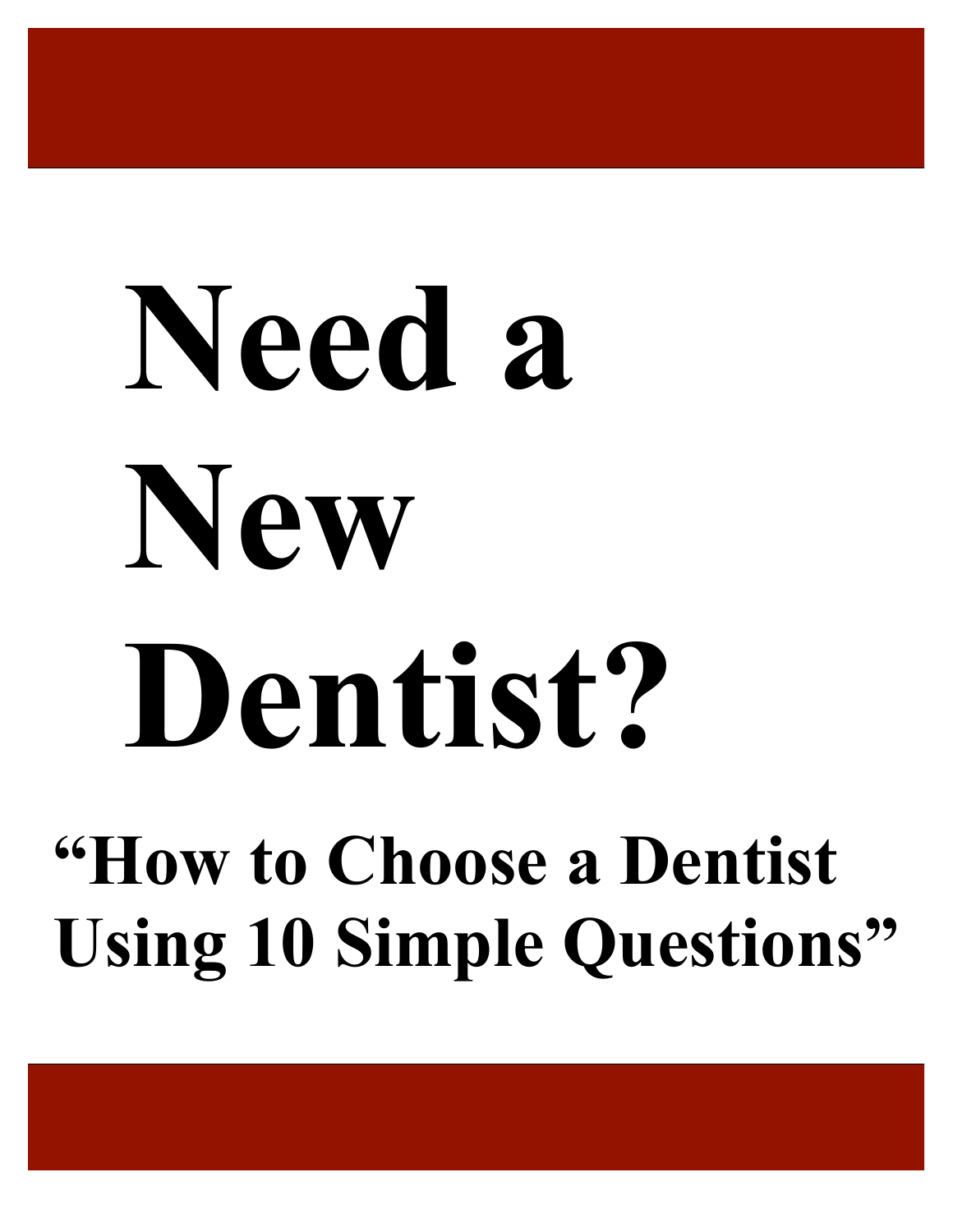# **Re: Special Report How to Choose a Dentist Using 10 Simple Questions**

### Dear Friend,

Although we all know proper dental care is vital to good health, most people don't know how to choose a good dentist for themselves. How can a nondental person know what questions to ask before they choose a dentist? There are two main considerations that will affect your choice--how a dentist treats you as a person and how this dentist will treat your mouth. We suggest you consider these 10 questions to help you choose the quality dental care you need and deserve.

### **1. How can I directly ask the dentist questions?**

If the dentist prefers that you usually speak to someone at the front desk or another staff person, then you should begin to wonder how important you are to this average dentist. An outstanding dentist who cares about you will be happy to answer your questions personally.

### **2. What is the dentist's philosophy for performing dentistry?**

An outstanding dentist will explain problems and options so you can take part in making decisions about your care. Rather than just telling you what to do, the dentist should explain the results of the exam and work with you to develop a total treatment plan based on the big picture of your oral health and wellness. The dentist and you should decide upon a plan that fits your timeline and your budget, that takes into account your insurance, and that is centered on your needs.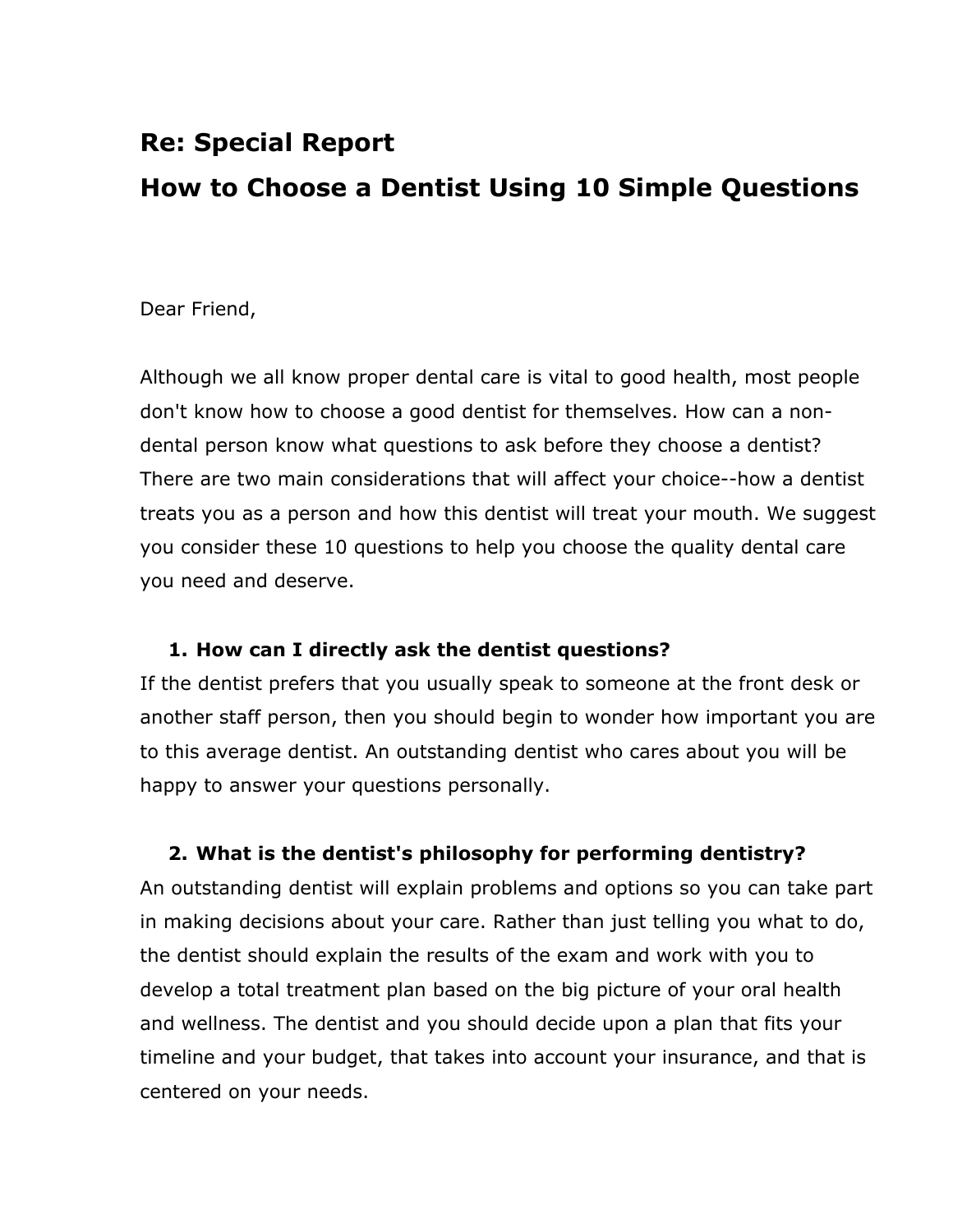## **3. What sorts of dental materials does the dentist use?**

The dentist should be using state-of-the-art materials accompanied with an understanding of the meticulous techniques required for the placement of these restorations. You want a dentist who can provide you with an esthetic, high-quality restoration using materials that will make your teeth look beautiful, comfortable, and long lasting.

## **4. What continuing education has the dentist had within the past year?**

Outstanding dentists do not stop learning once they graduate from dental school. They keep up with the latest developments in their field by taking continuing education courses. While every state requires dentists to take a certain number of hours of continuing education every year, outstanding dentists take many more than the required number for licensure.

## **5. Does the dentist follow OSHA guidelines for infection control?**

The answer should be an unequivocal

yes. That means wearing gloves and a mask, as well as sterilizing hand pieces and all other dental equipment in the office.

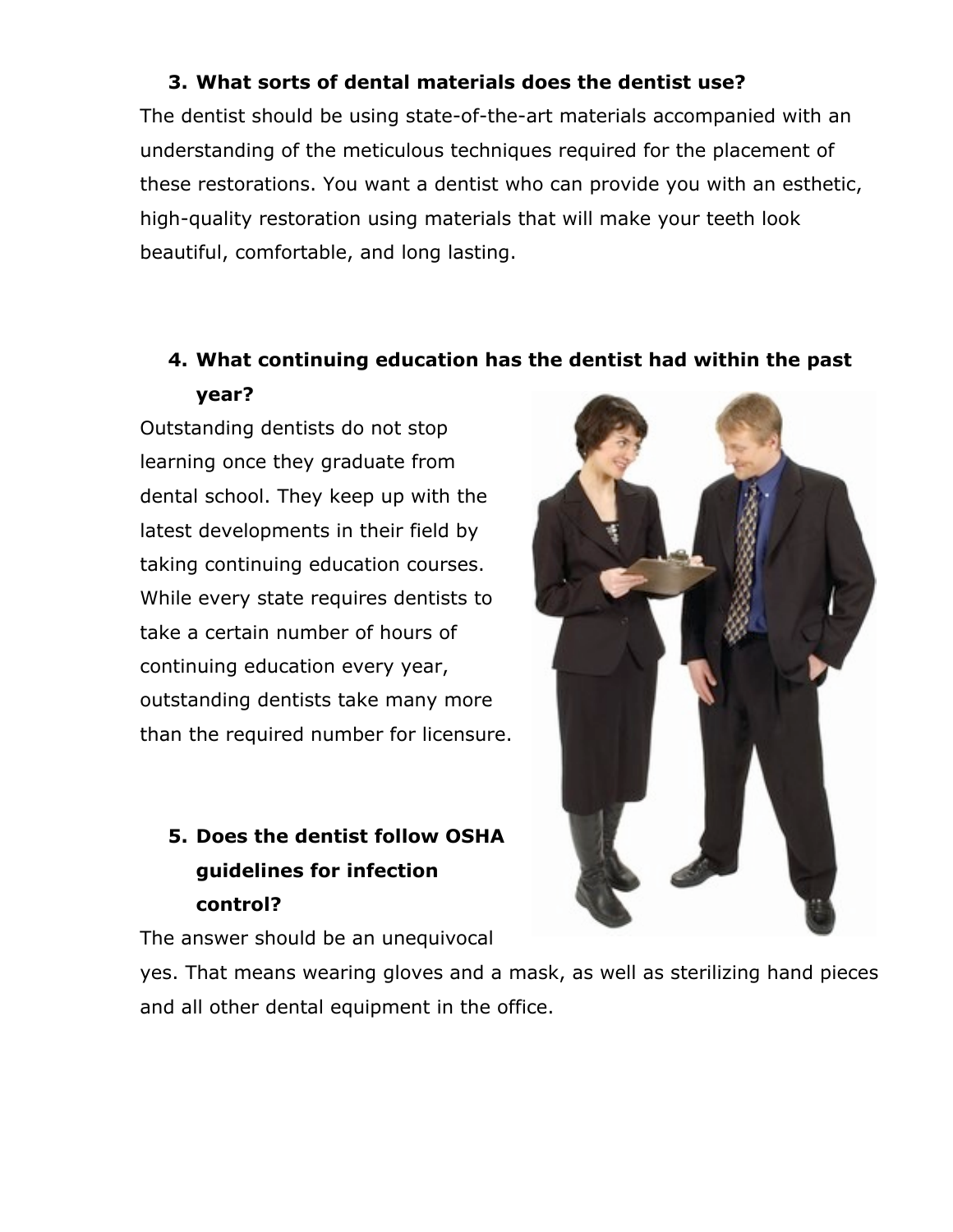## **6. Does the dentist seem genuinely interested in your general health situation?**

The dentist should ask for a comprehensive medical history before beginning dental treatment. With a complete medical history, the dentist can determine allergies and possible drug interactions or intolerances.

## **7. Does the dentist do an oral cancer screening?**

This should be routine at your initial exam and then followed up at every cleaning appointment. Your dentist needs to look not only at your teeth, but your entire mouth.

## **Take a minute to read this patient's story…**

## **"It Was Just a Little Spot In My Mouth…"**



**We hear about cancer everywhere.**

**It seems that everyone knows someone that has been affected by some form of cancer. Well, I found out that it's a lot scarier when it's not someone you hear about – it's you.**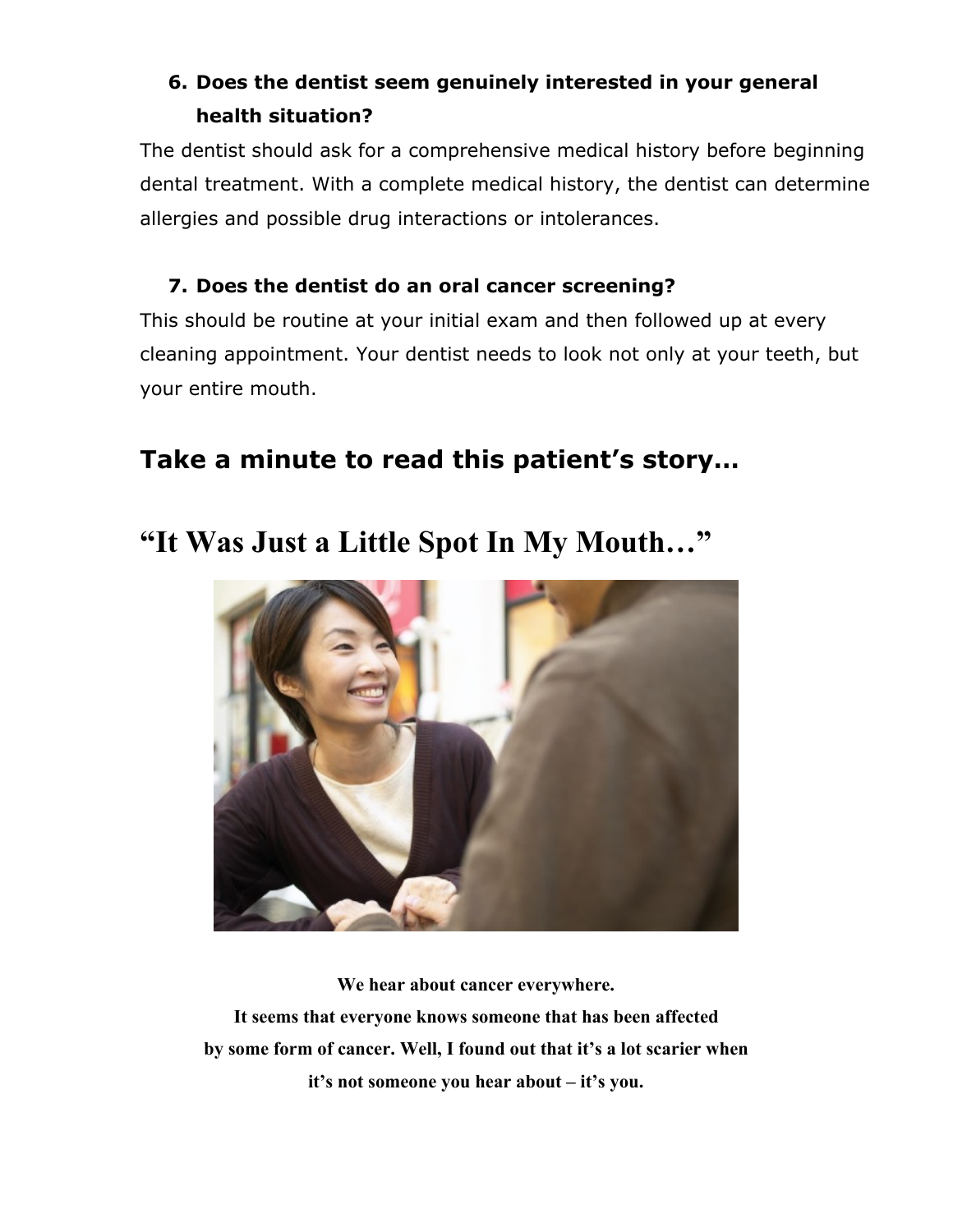It was time for my six-month checkup and cleaning. I expected a routine visit and I would go home and everything would be fine.

I was trying out a new dentist a friend of mine recommended. She said the office had a lot of new technology and my visit would be virtually painfree.

And it was. Even the x-rays were more advanced. I was able to see the pictures of the x-rays on the TV in the exam room. At the end of the visit he recommended a more advanced screening technique for oral cancer.

I had never even realized a dentist was looking for signs of oral cancer during a regular check-up. I thought it was all about cavities and getting a really good cleaning.

He explained to me how it worked and that it wouldn't cause any discomfort. He showed me a pen-like device that was really a camera that would allow both of us to see the inside of my mouth in more detail using the same TV where I saw my x-rays.

This is when he found a tiny white patch on the inside of my right cheek. He showed me what he had found and explained that, to be sure about a diagnosis, he would need to perform a biopsy. The biopsy proved that the abnormal patch in my mouth was indeed oral cancer.

I was shocked, upset, and didn't know what I was going to do. I couldn't believe what my dentist was telling me. I had never smoked or used any kind of tobacco product. How could I have oral cancer?

My dentist told me I was lucky. He had found the cancer when it was hardly detectable and he assured me we would be able to effectively treat it.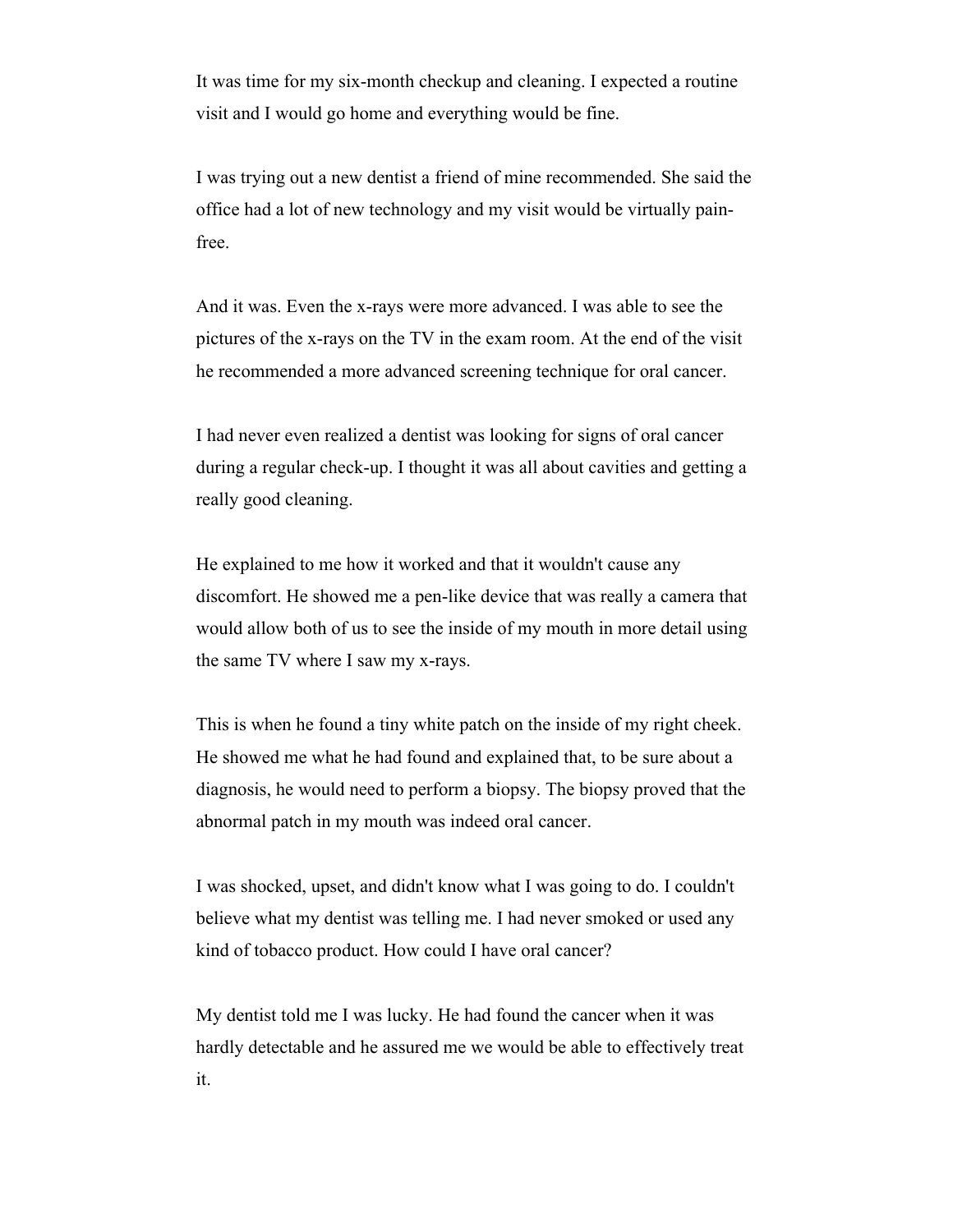He explained my treatment options. These included everything from surgery, chemotherapy, radiation, and advanced medications. Since the cancer was in the earliest stages, he recommended using surgery to eliminate the cancer.

That is what I decided to do. I opted for surgery that would remove the abnormal cancerous tissue from my cheek. It wasn't a pleasant procedure, but I am so happy I opted for the additional cancer screening. I am now happy, healthy, and cancer-free thanks to my dentist and keeping my regular six-month appointments.

I tell everyone I know that it is important to go to the dentist every sixmonths or if something is causing you pain in your mouth. Any irregularity could be a sign of something that needs to be corrected. You may never have cancer, but you'll always have peace of mind.

## **8. Does the dentist check thoroughly for gum disease, decay, and correct bite?**

A thorough initial exam includes using a periodontal probe to probe for six points on each tooth--three on the cheek side and three on the tongue side- to check for the depth of possible bone loss caused by gum disease. A depth of over three millimeters indicates areas of concern. As a follow-up, the dental hygienist should perform periodontal probing at every cleaning. The outstanding dentist should look for decay using the dental pic and should maintain your Decayed, Missing and Filled Teeth record. At the first exam, the jaw and teeth relationship and the contact points in your bite should be checked. This is important because over time, changes in your bite can cause stress and cracked teeth.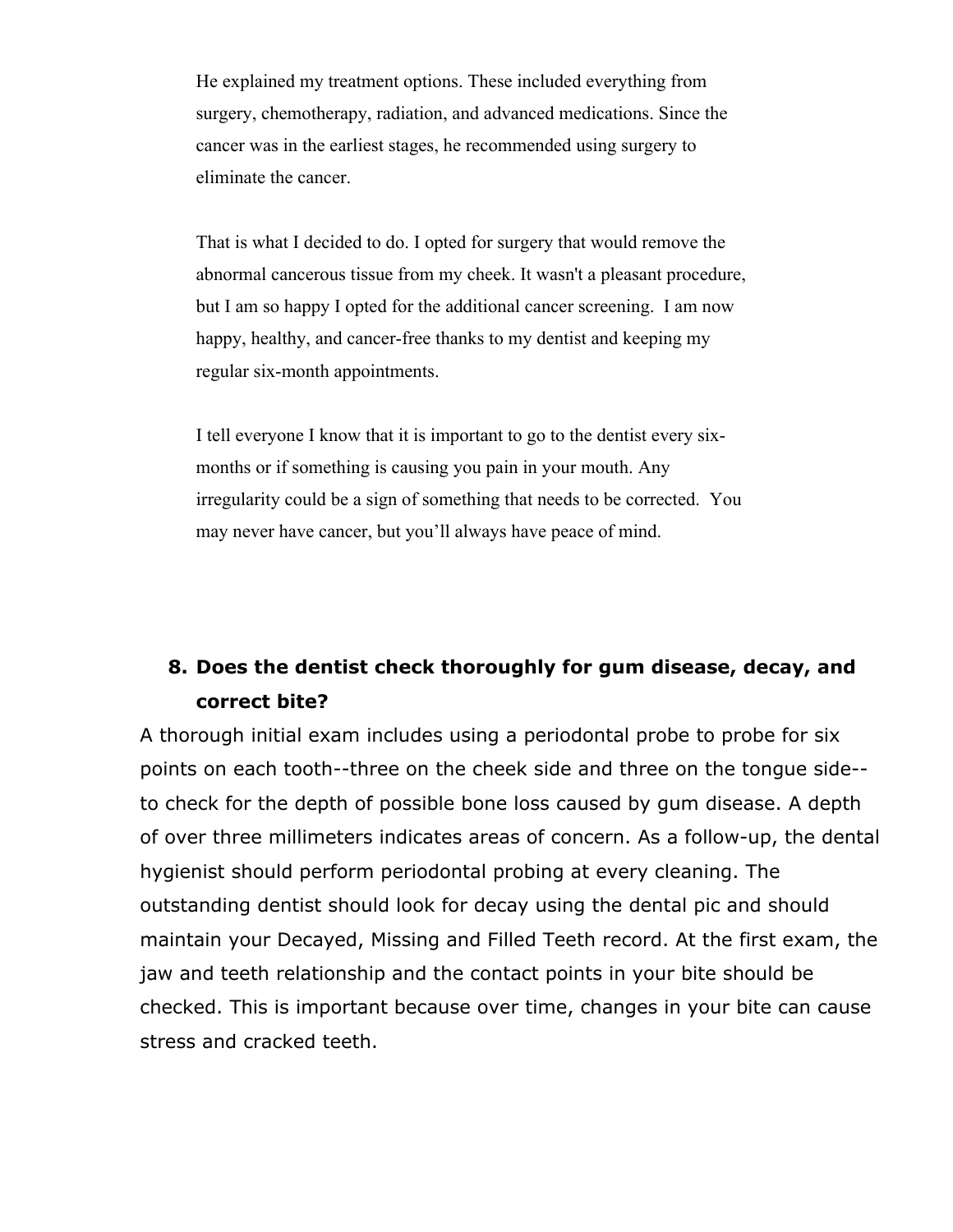#### **9. How available is the dentist?**

An outstanding dentist will have arrangements for handling emergencies that occur outside of office hours. You may also need a dentist who is available on Saturdays or during the evenings. When you make your first appointment, an outstanding dentist should get you in fairly soon, rather than having you wait several weeks.

### **10. Is it easy to talk about fees with your dentist?**

An outstanding dentist should be sensitive to your budget and understanding about your insurance. Your dentist should be willing to discuss fees and payment plans in advance. Don't be embarrassed to ask the dentist about fees because no outstanding dentist will begin treatment without consent or approval. For many dental problems, you should have a choice of treatments so that you can choose the best one for your needs and desires.

**Finding an outstanding dentist is vital to your family's oral health and overall happiness.** Strong statement? Not when you consider that healthy teeth and gums are now closely linked to overall health, according to many recent studies that have found a connection between what happens in the mouth to diseases in other parts of the body.



Recent research findings have linked chronic oral infections to diabetes, heart and lung disease, stroke, and low-birth weight babies. In addition, serious dental problems in your loved ones can undermine their self-esteem, lead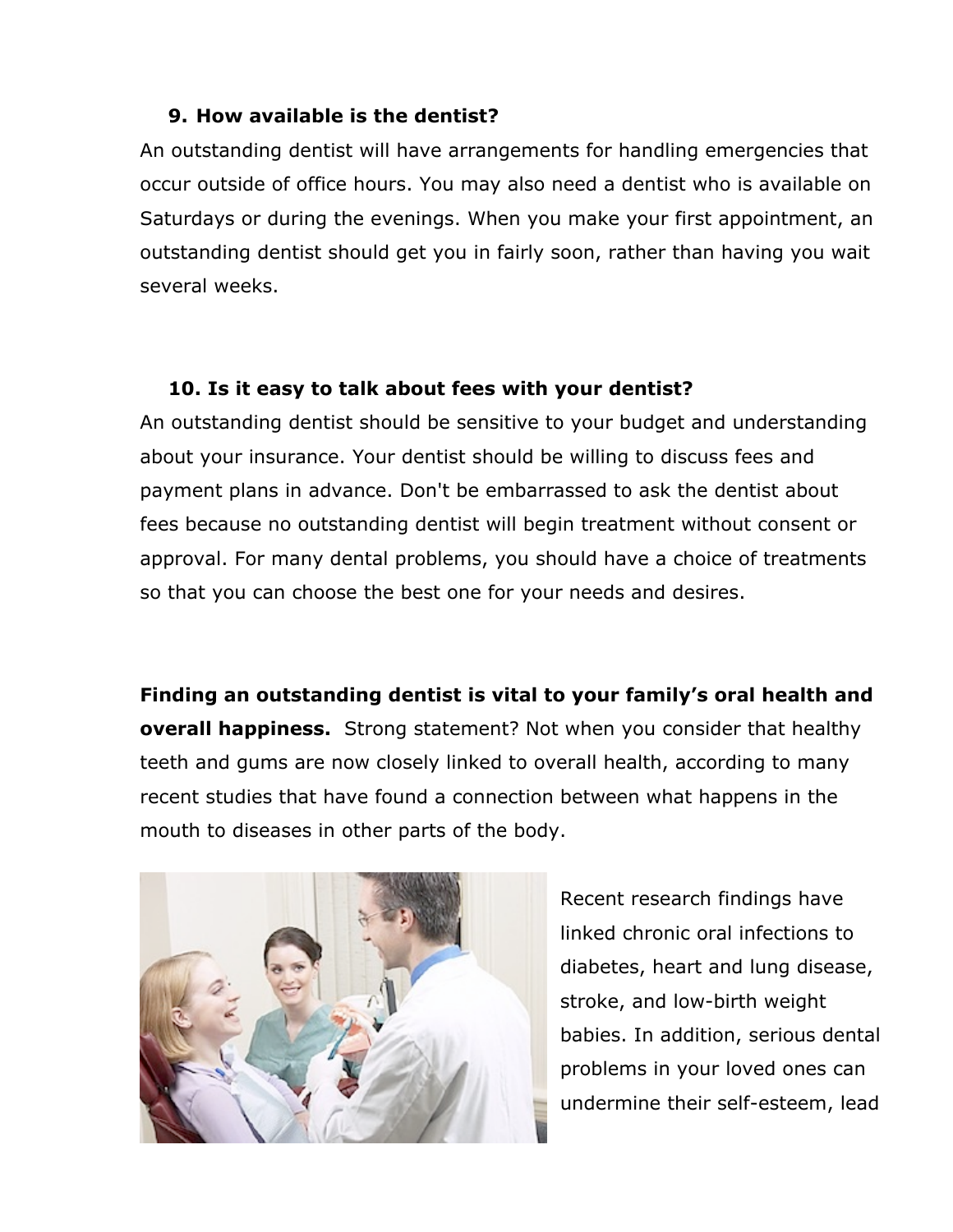to long-term stress and depression and interfere with normal physical functioning, such as breathing, swallowing, eating, and speaking.

What this all points to is that optimal oral health points to a favorable future that includes overall health, high self-esteem, self-confidence, regular attendance at school, good grades, graduation, employability, success at job interviews, and perhaps more importantly attainment of satisfying personal relationships.

# **Read this patient's story to understand the dental-health to heart-health connection…**

**"I'll Walk You Down the Aisle…"**



**My daughter has met someone special. She thinks he might be the one. I am extremely happy for her, but there is a problem. She is worried I won't be there for her when it is time for me to walk her down the aisle. I'm worried, too.**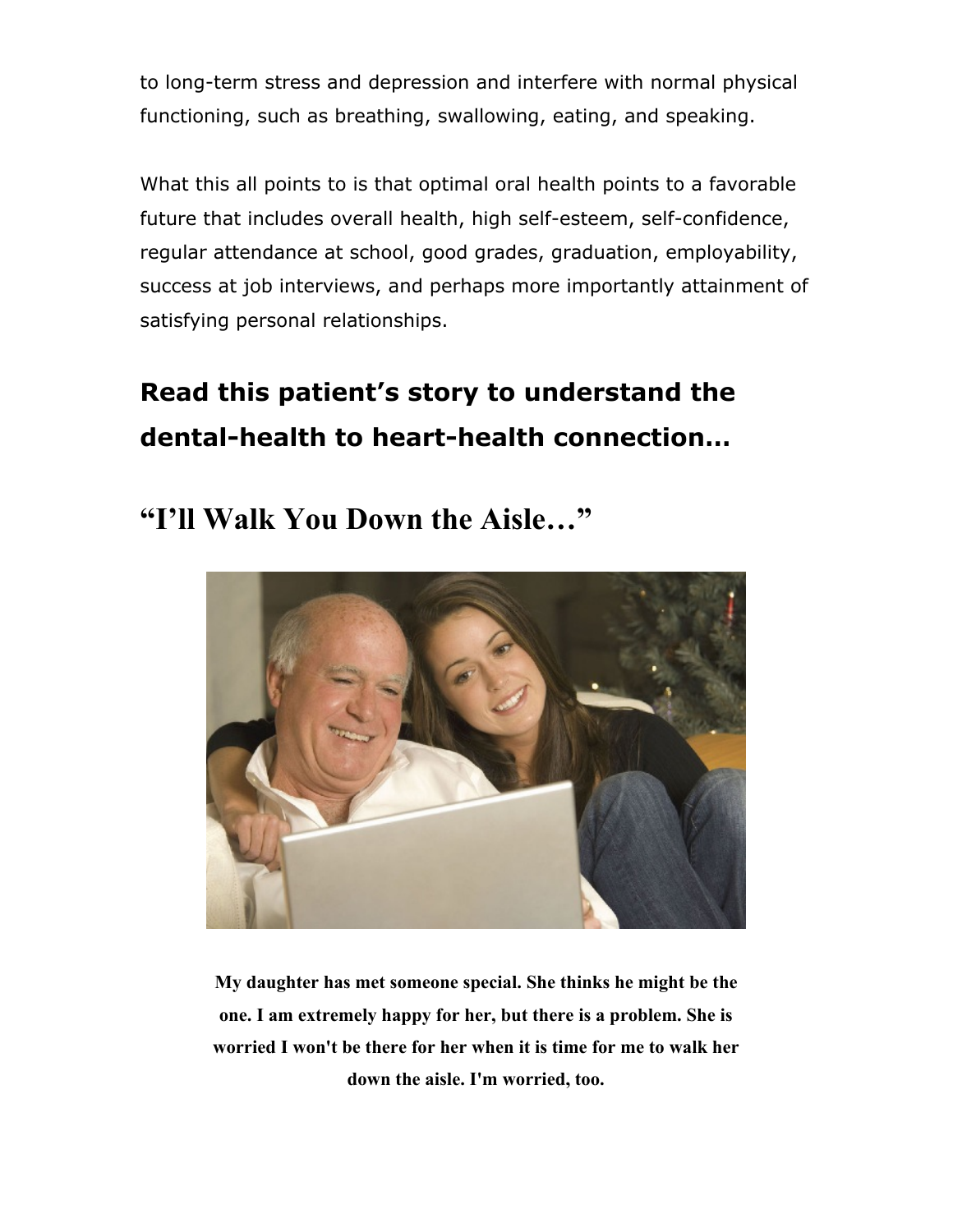I've already lost my father and two brothers to heart disease and I'm afraid that I am well on my way to following in their footsteps. They were in their early 60's and I am now 58. So, when she told me about the man she met, and how she feels about him, I made a decision. Actually, I've made a few.

I decided to visit my regular doctor. During the appointment, I had several tests completed that officially diagnosed me with heart disease. He prescribed medication, exercise, and diet.

The exercise and diet part are probably the hardest part of my treatment program. I now have to get up and move instead of sitting on the couch watching countless hours of TV with a bag of potato chips. But I made a promise to myself and to my daughter.

I also decided to visit my dentist for a check-up. A friend of mine told me that there is a possible link between heart disease and periodontal disease, also known as gum disease and I wanted to cover all of my bases.

My dentist said he was glad that I was taking an active role because I did indeed have the beginnings of periodontal disease and he said I should be treated. I once again thought about my daughter and walking her down the aisle, holding her first child, and eventually, the day she turns 58.

So, I knew in addition to the exercise, good diet, and medication from my doctor, I was going to have to take more drastic steps and treat my periodontal disease with regular periodontal treatment sessions.

I decided to go with the non-surgical route to treat my gum disease. This involved treatment to remove plaque and calculus through scaling. I also started using a special toothpaste and mouthwash. And, of course, that old, reliable enemy of gum disease – flossing.